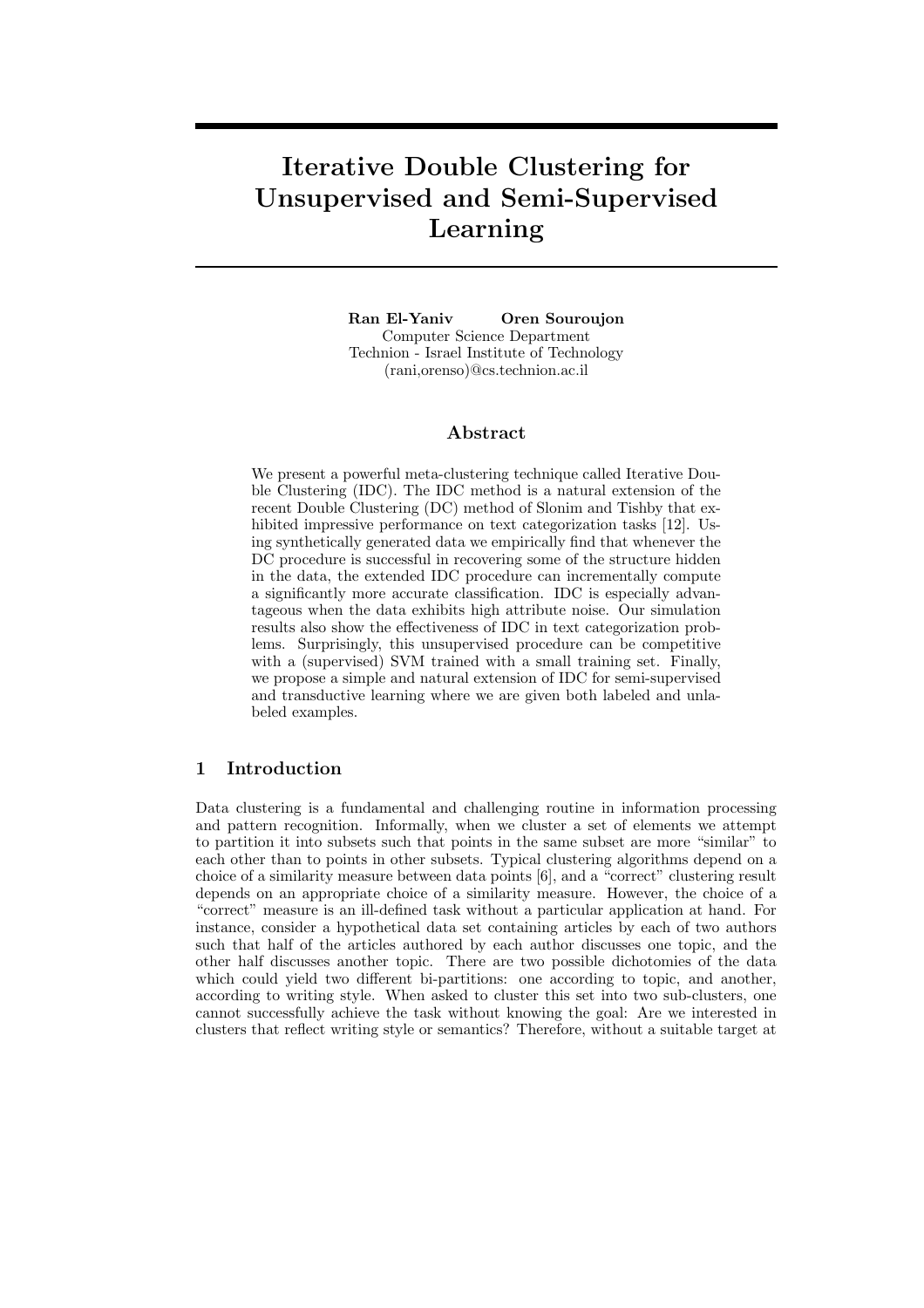hand and a principled method for choosing a similarity measure suitable for the target, it can be meaningless to interpret clustering results.

The information bottleneck (IB) method of Tishby, Pereira and Bialek [8] is a recent framework that can sometimes provide an elegant solution to this problematic "metric selection" aspect of data clustering (see Section 2). The original IB method generates a soft clustering assignments for the data. In [10], Slonim and Tishby developed a simplified "hard" variant of the IB clustering, where there is a hard assignment of points to their clusters. Employing this hard IB clustering, the same authors introduced an effective two-stage clustering procedure called *Double Clustering (DC)* [12]. An experimental study of DC on text categorization tasks [12] showed a consistent advantage of DC over other clustering methods. A striking finding in [12] is that DC sometimes even attained results close to those of supervised learning.<sup>1</sup>

In this paper we present a powerful extension of the DC procedure which we term Iterative Double Clustering (IDC). IDC performs iterations of DC and whenever the first DC iteration succeeds in extracting a meaningful structure of the data, a number of the next consecutive iterations can continually improve the clustering quality. This continual improvement achieved by IDC is due to generation of progressively less noisy data representations which reduce variance. Using synthetically generated data, we study some properties of IDC. Not only that IDC can dramatically outperform DC whenever the data is noisy, our experiments indicate that IDC attains impressive categorization results on text categorization tasks. In particular, we show that our unsupervised IDC procedure is competitive with an SVM (and Naive Bayes) trained over a small sized training set. We also propose a natural extension of IDC for transductive semi-supervised transductive. Our preliminary empirical results indicate that our transductive IDC can yield effective text categorization.

## 2 Information Bottleneck and Double Clustering

We consider a data set X of *elements*, each of which is a d-dimensional vector over a set F of features. We focus on the case where feature values are non-negative real numbers. For every element  $x = (f_1, \ldots, f_d) \in X$  we consider the empirical conditional distribution  $\{p(f_i|x)\}\$  of features given x, where  $p(f_i|x) = f_i / \sum_{i=1}^d f_i$ . For instance, X can be a set of documents, each of which is represented as a vector of word-features where  $f_i$  is the frequency of the *i*th word (in some fixed word enumeration). Thus, we represent each element as a distribution over its features, and are interested in a partition of the data based on these feature conditional distributions. Given a predetermined number of clusters, a straightforward approach to cluster the data using the above "distributional representation" would be to choose some (dis)similarity measure for distributions (e.g. based on some  $L_p$  norm or some statistical measure such as the KL-divergence) and employ some "plug-in" clustering algorithm based on this measure (e.g. agglomerative algorithms). Perhaps due to feature noise, this simplistic approach can result in mediocre results (see e.g. [12]).

Suppose that our data is given via observations of a random variable  $S$ . In the *infor*mation bottleneck (IB) method of Tishby et al.  $[8]$  we attempt to extract the essence of the data  $S$  using co-occurrence observations of  $S$  together with a target variable T. The goal is to extract a compressed representation  $\tilde{S}$  of S with minimum compromise of information content with respect to  $T$ . This way,  $T$  can direct us to extract meaningful clustering from  $S$  where the meaning is determined by the target  $T$ . Let  $I(S,T) = \sum_{s \in S, t \in T} p(s,t) \log \frac{p(s,t)}{p(s)p(t)}$ , the mutual information between S and T [3].

<sup>&</sup>lt;sup>1</sup>Specifically, the DC method obtained in some cases accuracy close to that obtained by a naive Bayes classifier trained over a small sized sample [12].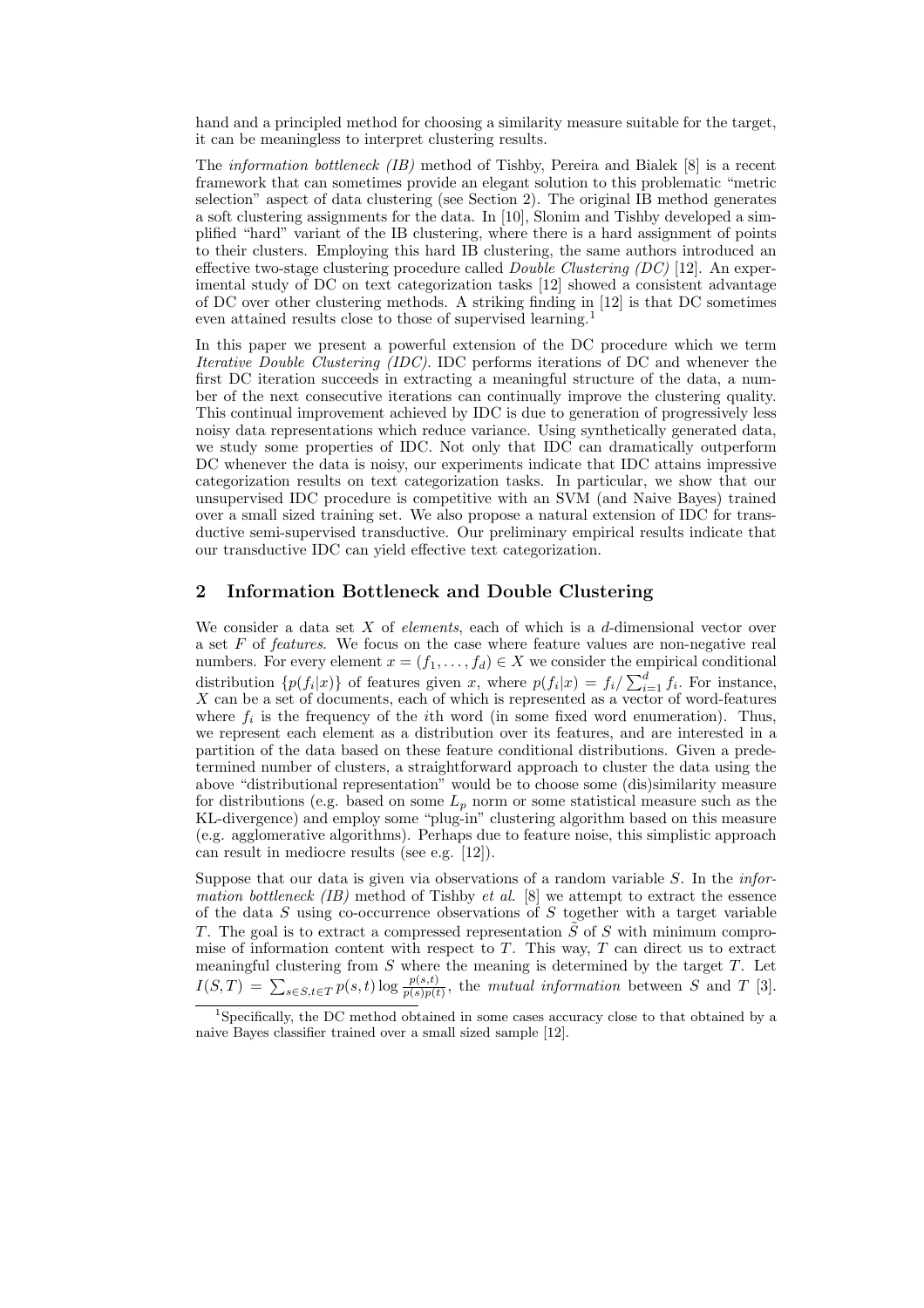The IB method attempts to compute  $p(\tilde{s}|s)$ , a "soft" assignment of a data point s to clusters  $\tilde{s}$ , so as to minimize  $I(S, \tilde{S}) - \beta I(\tilde{S}, T)$ , given the Markov condition  $T \to S \to \tilde{S}$ (i.e., T and  $\tilde{S}$  are conditionally independent given S). Here,  $\beta$  is a Lagrange multiplier that controls a constraint on  $I(\tilde{S}, T)$  and thus, the tradeoff between the desired compression level and the predictive power of  $\tilde{S}$  with respect to T. As shown in [8], this minimization yields a system of coupled equations for the clustering mapping  $p(\tilde{s}|s)$ in terms of the cluster representations  $p(t|\tilde{s})$  and the cluster weights  $p(\tilde{s})$ . The paper [8] also presents an algorithm similar to deterministic annealing [9] for recovering a solution for the coupled equations.

Slonim and Tishby [10] proposed a simplified IB approach for the computation of "hard" cluster assignments. In this hard IB variant, each data point s, represented by  ${p(t|s)}_t$ , is associated with one centroid  $\tilde{s}$ . They also devised a greedy agglomerative clustering algorithm that starts with the trivial clustering, where each data point s is a single cluster; then, at each step, the algorithm merges the two clusters that minimize the loss of mutual information  $I(\tilde{S}, T)$ . The reduction in  $I(\tilde{S}, T)$  due to a merge of two clusters  $\tilde{s}_i$  and  $\tilde{s}_j$  is shown to be

$$
(p(\tilde{s}_i) + p(\tilde{s}_j))D_{JS}[p(t|\tilde{s}_i), p(t|\tilde{s}_j)],
$$
\n(1)

where, for any two distributions  $p(x)$  and  $q(x)$ , with priors  $\lambda_p$  and  $\lambda_q$ ,  $\lambda_p + \lambda_q = 1$ ,  $D_{JS}[p(x), q(x)]$  is the *Jensen-Shannon divergence* (see [7, 4]),

$$
D_{JS}[p(x), q(x)] = \lambda_p D_{KL}(p||\frac{p+q}{2}) + \lambda_q D_{KL}(q||\frac{p+q}{2}).
$$

Here,  $\frac{p+q}{2}$  denotes the distribution  $(p(x)+q(x))/2$  and  $D_{KL}(\cdot||\cdot)$  is the Kullbak-Leibler divergence [3]. This agglomerative algorithm is of course only *locally* optimal, since at each step it greedily merges the two most similar clusters. Another disadvantage of this algorithm is its time complexity of  $O(n^2)$  for a data set of n elements (see [12] for details).

The IB method can be viewed as a meta-clustering procedure that, given observations of the variables S and T (via their empirical co-occurrence samples  $p(s,t)$ ), attempts to cluster s-elements represented as distributions over t-elements. Using the merging cost of equation (1) one can approximate IB clustering based on other "plug-in" vectorial clustering routines applied within the simplex containing the s-elements distributional representations.

DC [12] is a two-stage procedure where during the first stage we IB-cluster features represented as distributions over elements, thus generating feature clusters. During the second stage we IB-cluster elements represented as distributions over the feature clusters (a more formal description follows). For instance, considering a document clustering domain, in the first stage we cluster words as distributions over documents to obtain word clusters. Then in the second stage we cluster documents as distributions over word clusters, to obtain document clusters.

Intuitively, the first stage in DC generates more coarse pseudo features (i.e. feature centroids), which can reduce noise and sparseness that might be exhibited in the original feature values. Then, in the second stage, elements are clustered as distributions over the "distilled" pseudo features, and therefore can generate more accurate element clusters. As reported in [12], this DC two-stage procedure outperforms various other clustering approaches as well as DC variants applied with other dissimilarity measures (such as the variational distance) different from the optimal JS-divergence of Equation (1). It is most striking that in some cases, the accuracy achieved by DC was close to that achieved by a supervised Naive Bayes classifier.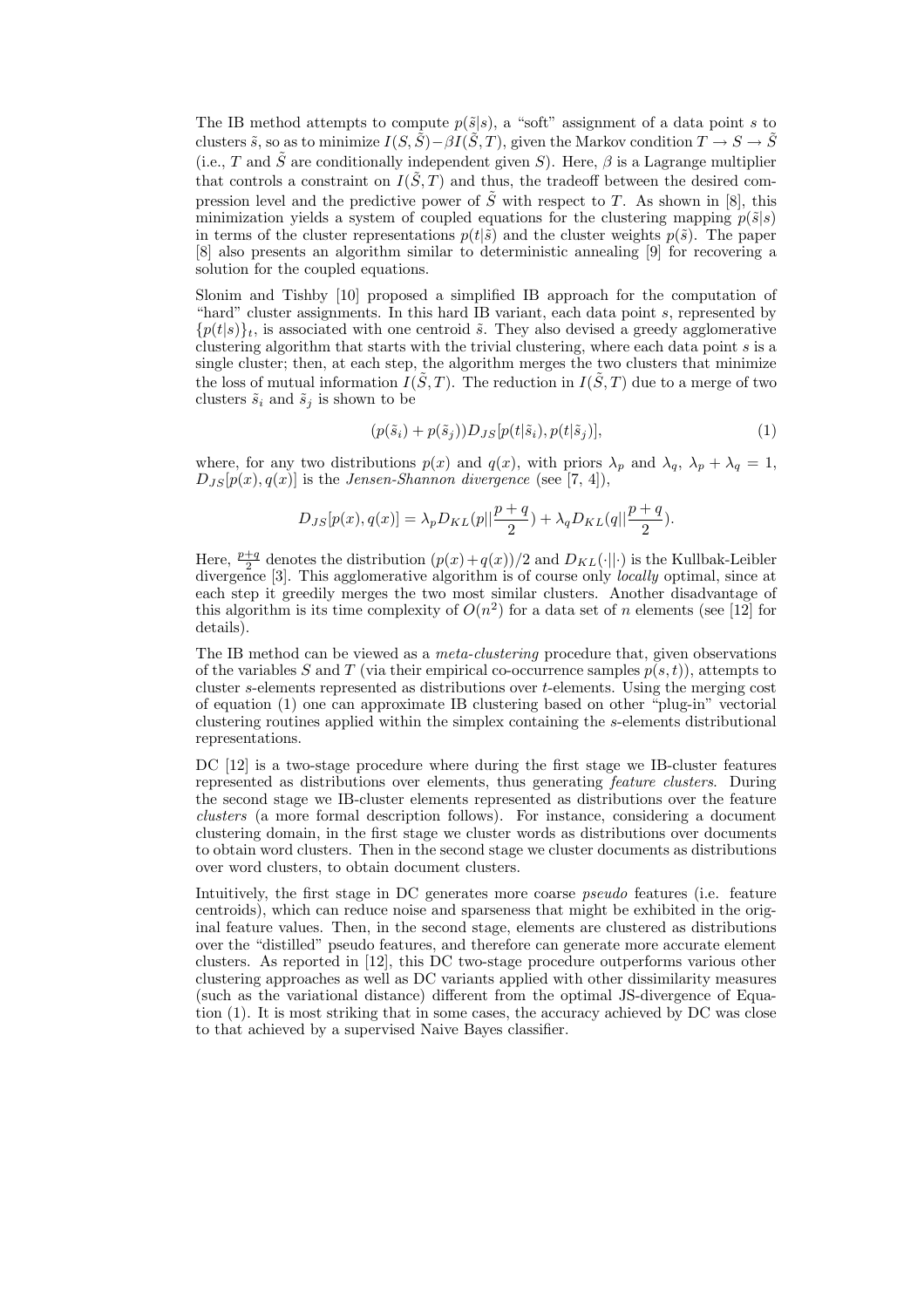# 3 Iterative Double Clustering (IDC)

Denote by  $IB_N(T|S)$  the clustering result, into N clusters, of the IB hard clustering procedure when the data is  $S$  and the target variable is  $T$  (see Section 2). For instance, if T represents documents and S represents words, the application of  $IB_N(T = \text{documents} | S = \text{words})$  will cluster the words, represented as distributions over the documents, into  $N$  clusters. Using the notation of our problem setup, with  $X$ denoting the data and  $F$  denoting the features, Figure 1 provides a pseudo-code of the IDC meta-clustering algorithm, which clusters X into  $N_{\tilde{X}}$  clusters. Note that the DC procedure is simply an application of IDC with  $k = 1$ .

The code of Figure 1 requires to specify k, the number of IDC iterations to run,  $N_{\tilde{X}}$ , the number of element clusters (e.g. the desired number of of document clusters) and  $N_{\tilde{F}}$ , the number of feature clusters to use during each iteration. In the experiments reported below we always assumed that we know the correct  $N_{\tilde{X}}$ . Our experiments show that the algorithm is not too sensitive to an overestimate of  $N_{\tilde{F}}$ . Note that the choice of these parameters is the usual model order selection problem. Perhaps the first question regarding  $k$  (number of iterations) to ask is whether or not IDC *converges* to a steady state (e.g. where two consecutive iterations generate identical partitions). Unfortunately, a theoretical understanding of this convergence issue is left open in this paper. In most of our experiments IDC converged after a small number of iterations. In all the experiments reported below we used a fixed  $k = 15$ .

The "hard" IB-clustering originally presented by [12] uses an agglomerative procedure as its underlying clustering algorithm (see Section 2). The "soft" IB [8] applies a deterministic annealing clustering [9] as its underlying procedure. As already discussed, the IB method can be viewed as meta-clustering which can employ many vectorial clustering routines. We implemented IDC using several routines including agglomerative clustering and deterministic annealing. Since both these algorithms are computationally intensive, we also implemented IDC using a simple fast algorithm called  $Add-C$  proposed by Guedalia et al. [5]. Add-C is an online greedy clustering algorithm with linear

| Input:                                                       |
|--------------------------------------------------------------|
| X (input data)                                               |
| $N_{\tilde{X}}$ (number of element clusters)                 |
| $N_{\tilde{F}}$ (number of feature clusters to use)          |
| $k$ (number of iterations)                                   |
| Initialize: $S \leftarrow F, T \leftarrow X$ ,               |
| loop $\{k \text{ times}\}\$                                  |
| $N \leftarrow N_{\tilde{F}}$                                 |
| $F \leftarrow IB_N(T S)$                                     |
| $N \leftarrow N_{\tilde{Y}}, S \leftarrow X, T \leftarrow F$ |
| $\tilde{X} \leftarrow IB_N(T S)$                             |
| $S \leftarrow F, T \leftarrow \tilde{X}$                     |
| end loop                                                     |
| Output $\tilde{X}$                                           |

#### Figure 1: Pseudo-code for IDC

running time and can be viewed as a simple online approximation of  $k$ -means. For this reason, all the results reported below were computed using Add-C (whose description is omitted, for lack of space, see [5] for details). For obtaining a better approximation to the IB method we of course used the JS-divergence of (1) as our cost measure.

Following [12] we chose to evaluate the performance of IDC with respect to a labeled data set. Specifically, we count the number of classification errors made by IDC as obtained from labeled data.

In order to better understand the properties of IDC, we first examined it within a controlled setup of synthetically generated data points whose feature values were generated by d-dimensional Gaussian distributions (for d features) of the form  $N(\mu, \Sigma)$ , where  $\Sigma = \sigma^2 I$ , with  $\sigma$  constant. In order to simulate different sources, we assigned different  $\mu$  values (from a given constant range) to each combination of source and feature. Specifically, for data simulating m classes and  $|F|$  features,  $|F| \times m$  differ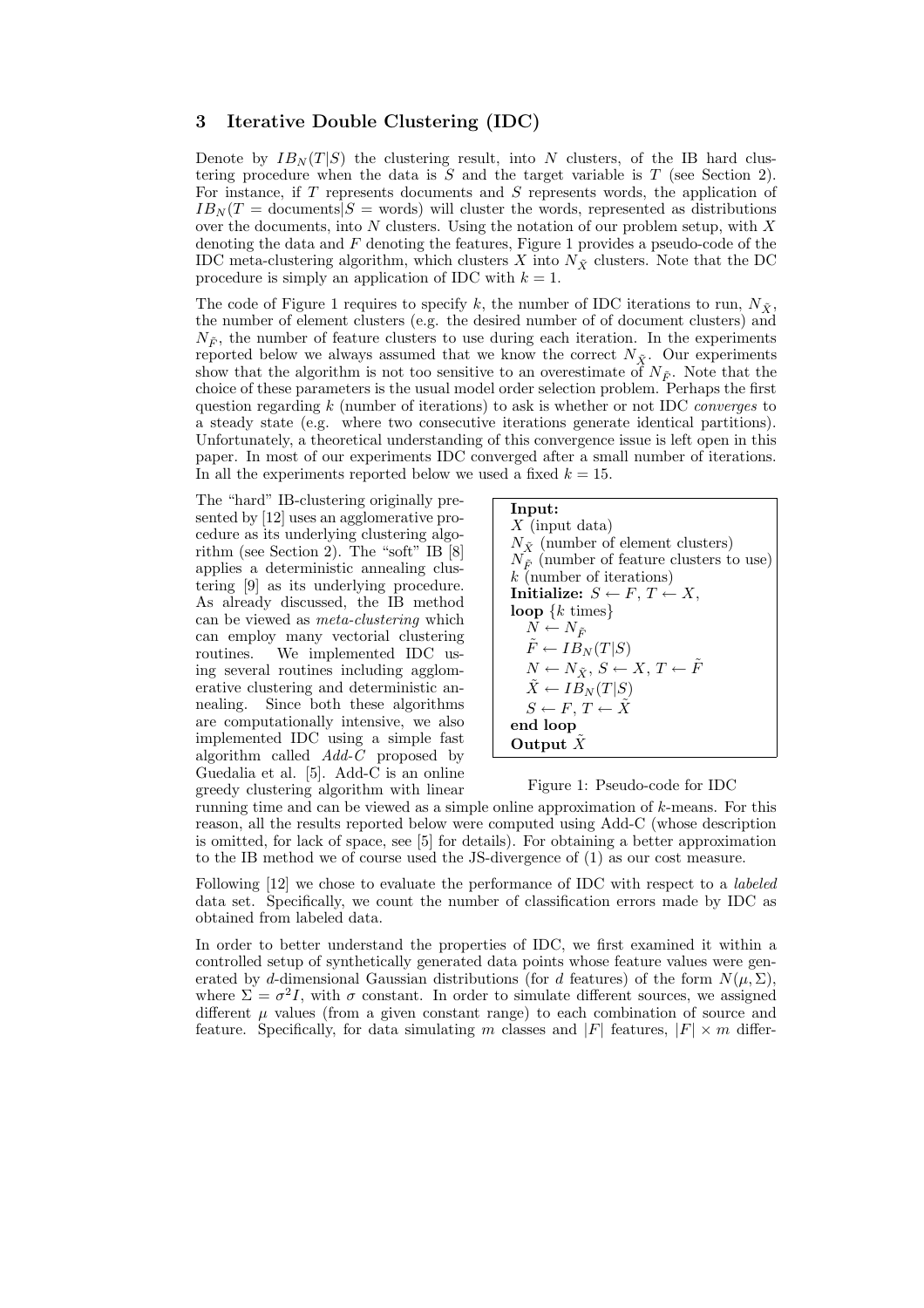ent distributions were selected. We introduced feature noise by distorting each entry with value v by adding a random sample from  $N(0, (\alpha \cdot v)^2)$ , where  $\alpha$  is the "noise amplitude" (resulting negative values were rounded to zero). In figure 2(a), we plot the average accuracy of 10 runs of IDC. As can be seen, at low level noise amplitudes IDC attains perfect accuracy. When the noise amplitude increases, both IDC and DC deteriorate but the multiple rounds of IDC can better resist the extra noise. After observing the large accuracy gain between DC and IDC at a specific interval of noise amplitude within the feature noise setup, we set the noise amplitude to values in that interval and examined the behavior of the IDC run in more detail. Figure 2(b) shows a typical trace of the accuracy obtained at each of the 20 iterations of an IDC run over noisy data. This learning curve shows a quick improvement in accuracy during the first few rounds, and then reaches a plateau.

Following [12] we used the 20 Newsgroups (NG20) [1] data set to evaluate IDC on real, labeled data. We chose several subsets of NG20 with various degrees of difficulty. In the first set of experiments we used the following four newsgroups (denoted as NG4), two of which deal with sports subjects: 'rec.sport.baseball', 'rec.sport.hockey', 'alt.atheism' and 'sci.med'. In these experiments we tested some basic properties of IDC. In all the experiments reported in this section we performed the following preprocessing: We lowered the case of all letters, filtered out low frequency words which appeared up to (and including) 3 times in the entire set and filtered out numerical and non-alphabetical characters. Of course we also stripped off newsgroup headers which contain the class labels.

In Figure 2(c) we display accuracy vs. number of feature clusters  $(N_{\tilde{F}})$ . The accuracy deteriorates when  $N_{\tilde{F}}$  is too small and we see a slight negative trend when it increases. We performed an additional experiment which tested the performance using very large numbers of feature clusters. Indeed, these results indicate that after a plateau in the range of 10-20 there is a minor negative trend in the accuracy level. Thus, with respect to this data set, the IDC algorithm is not too sensitive to an overestimation of the number  $N_{\tilde{F}}$  of feature clusters.

Other experiments over the NG4 data set confirmed the results of [12] that the JSdivergence dissimilarity measure of Equation (1) outperforms other measures, such as the variational distance  $(L_1 \text{ norm})$ , the KL-divergence, the square-Euclidean distance and the 'cosine' distance. Details of all these experiments will be presented in the full version of the paper.

In the next set of experiments we tested IDC's performance on the same newsgroup subsets used in [12]. Table 1(a) compares the accuracy achieved by DC to the the last (15th) round of IDC with respect to all data sets described in [12]. Results of DC were taken from [12] where DC is implemented using the agglomerative routine.

Table 1(b) displays a preliminary comparison of IDC with the results of a Naive Bayes (NB) classifier (reported in [11]) and a support vector machine (SVM). In each of the 5 experiments the supervised classifiers were trained using 25 documents per class and tested on 475 documents per class. The input for the unsupervised IDC was 500 unlabeled documents per class. As can be seen, IDC outperforms in this setting both the naive Bayes learner and the SVM.

# 4 Learning from Labeled and Unlabeled Examples

In this section, we present a natural extension of IDC for semi-supervised transductive learning that can utilize both labeled and unlabeled data. In transductive learning, the testing is done on the unlabeled examples in the training data, while in semi-supervised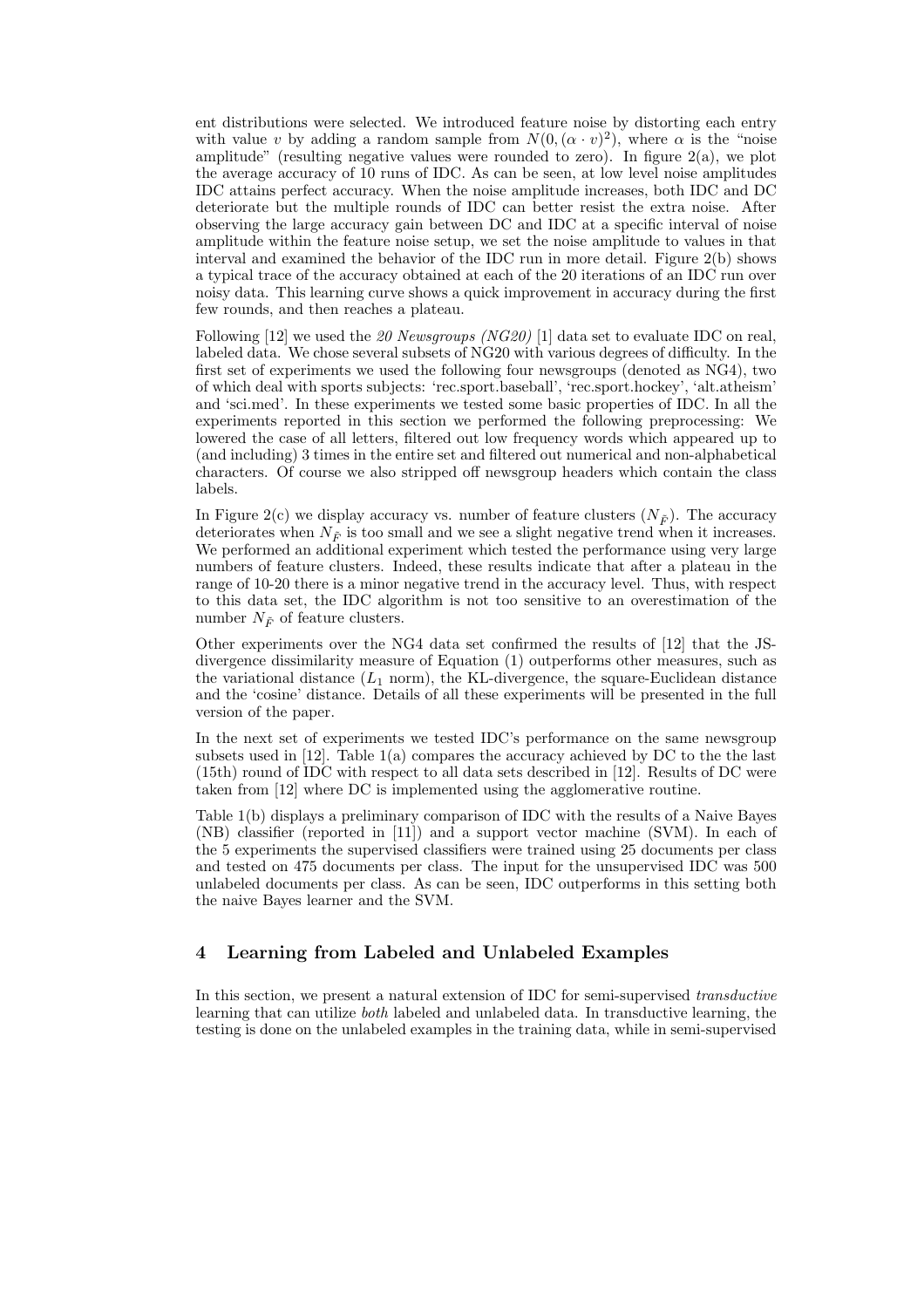| Newsgroup                  | DC                | $IDC-15$ |  |
|----------------------------|-------------------|----------|--|
| $\overline{Binary}1$       | 0.70              | 0.85     |  |
| Binary2                    | 0.68              | 0.83     |  |
| Binary3                    | 0.75              | 0.80     |  |
| Multi5 <sub>1</sub>        | 0.59              | 0.86     |  |
| Multi52                    | 0.58              | 0.88     |  |
| $Multi5_3$                 | 0.53              | 0.86     |  |
| Multi10 <sub>1</sub>       | 0.35              | 0.56     |  |
| Multi10 <sub>2</sub>       | 0.35              | 0.49     |  |
| $\overline{M}$ ulti $10_3$ | 0.35              | 0.55     |  |
| Average                    | $\overline{0.54}$ | 0.74     |  |

| Data Set        | $_{\rm NB}$ | <b>SVM</b> | $IDC-15$ | $IDC-1$ |
|-----------------|-------------|------------|----------|---------|
| <b>COMP</b>     | 0.50        | 0.51       | 0.50     | 0.34    |
| <b>SCIENCE</b>  | 0.73        | 0.68       | 0.79     | 0.44    |
| <b>POLITICS</b> | 0.67        | 0.76       | 0.78     | 0.42    |
| <b>RELIGION</b> | 0.55        | 0.78       | 0.60     | 0.38    |
| <b>SPORT</b>    | 0.75        | 0.78       | 0.89     | 0.76    |
| Average         | 0.64        | 0.70       | 0.71     | 0.47    |

Table 1: Left: Accuracy of DC vs. IDC on most of the data sets described in [12]. DC results are taken from [12]; Right: Accuracy of Naive Bayes (NB) and SVM classifiers vs. IDC on some of the data sets described in [11]. The IDC-15 column shows final accuracy achieved at iteration 15 of IDC; the IDC-1 column shows first iteration accuracy. The NB results are taken from [11]. The SVM results were produced using the LibSVM package [2] with its default parameters. In all cases the SVM was trained and tested using the same training/test set sizes as described in [11] (25 documents per newsgroup for training and 475 for testing; the number of unlabeled documents fed to IDC was 500 per newsgroup). The number of newsgroups in each hyper-category is specified in parenthesis (e.g. COMP contains 5 newsgroups).

inductive learning it is done on previously unseen data. Here we only deal with the transductive case. In the full version of the paper we will present a semi-supervised inductive learning version of IDC.

For motivating the transductive IDC, consider a data set  $X$  that has emerged from a statistical mixture which includes several sources (classes). Let  $C$  be a random variable indicating the class of a random point. During the first iteration of a standard IDC we cluster the features F so as to preserve  $I(F, X)$ . Typically, X contains predictive information about the classes C. In cases where  $I(X, C)$  is sufficiently large, we expect that the feature clusters  $\tilde{F}$  will preserve some information about C as well. Having available some *labeled* data points, we may attempt to generate feature clusters  $\tilde{F}$  which preserve more information about class labels. This leads to the following straightforward idea. During the first IB-stage of the IDC first iteration, we cluster the features  $F$  as distributions over *class labels* (given by the labeled data). This phase results in feature clusters  $\hat{F}$ . Then we continue as usual; that is, in the second IB-phase of the first IDC iteration we cluster X, represented as distributions over  $\tilde{F}$ . Subsequent IDC iterations use all the unlabeled data.

In Figure  $2(d)$  we show the accuracy obtained by DC and IDC in categorizing 5 newsgroups as a function of the training (labeled) set size. For instance, we see that when the algorithm has 10 documents available from each class it can categorize the entire unlabeled set, containing 90 unlabeled documents in each of the classes, with accuracy of about 80%. The benchmark accuracy of IDC with no labeled examples obtained about 73%.

In Figure 2(e) we see the accuracy obtained by DC and transductive IDC trained with a constant set of 50 labeled documents, on different unlabeled (test) sample sizes. The graph shows that the accuracy of DC significantly degrades, while IDC manages to sustain an almost constant high accuracy.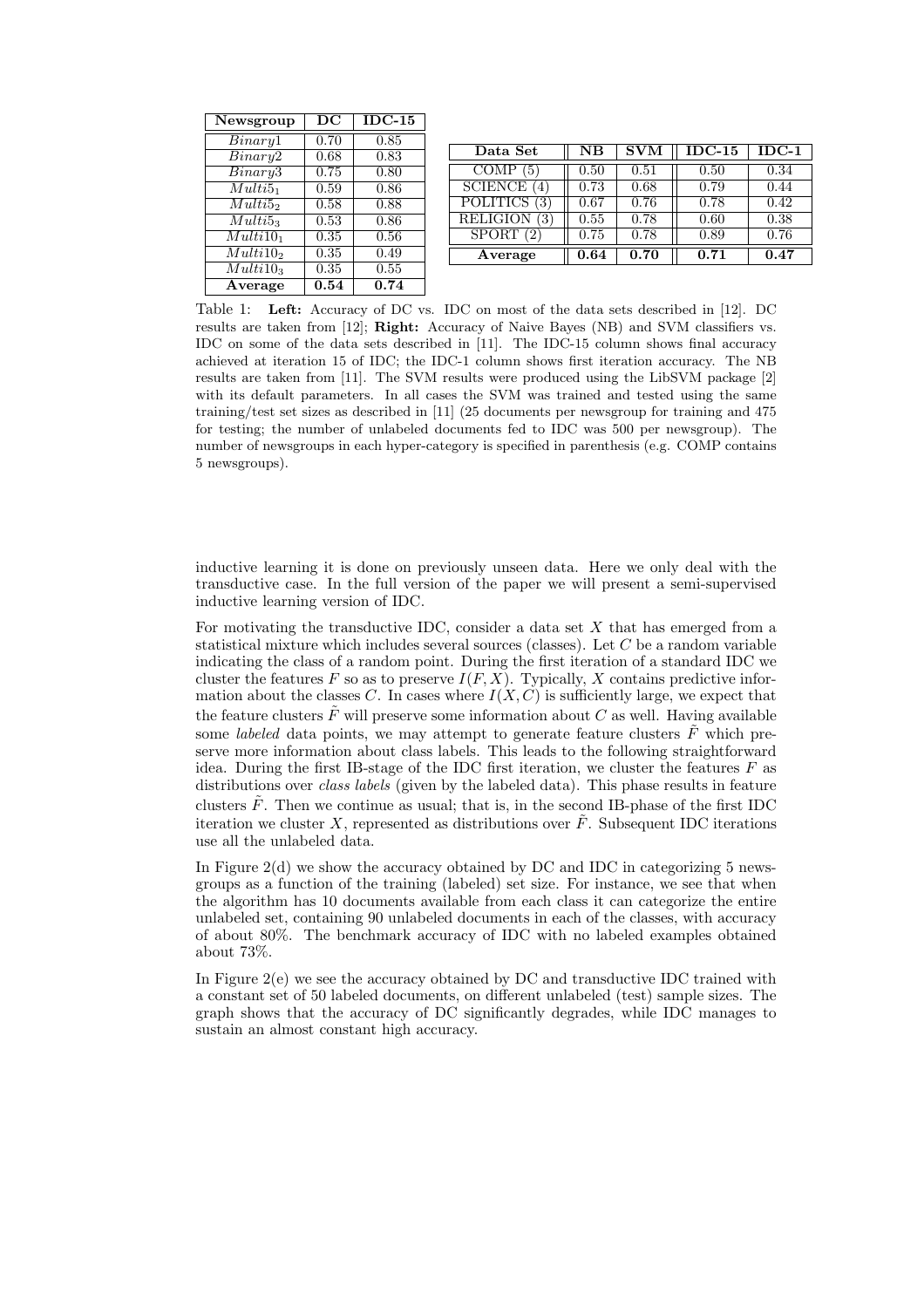# 5 Concluding Remarks

Our contribution is threefold. First, we present a natural extension of the successful double clustering algorithm of [12]. Empirical evidence indicates that our new iterative DC algorithm has distinct advantages over DC, especially in noisy settings. Second, we applied the *unsupervised* IDC on text categorization problems which are typically dealt with by supervised learning algorithms. Our results indicate that it is possible to achieve performance competitive to supervised classifiers that were trained over small samples. Finally, we present a natural extension of IDC that allows for transductive learning. Our preliminary empirical evaluation of this scheme over text categorization appears to be promising.

A number of interesting questions are left for future research. First, it would be of interest to gain better theoretical understanding of several issues: the generalization properties of DC and IDC, the convergence of IDC to a steady state and precise conditions on attribute noise settings within which IDC is advantageous. Second, it would be important to test the empirical performance of IDC with respect to different problem domains. Finally, we believe it would be of great interest to better understand and characterize the performance of transductive IDC in settings having both labeled and unlabeled data.

## Acknowledgements

We thank Naftali Tishby and Noam Slonim for helpful discussions and for providing us with the detailed descriptions of the NG20 data sets used in their experiments. We also thank Ron Meir, Yiftach Ravid and the anonymous referees for their constructive comments. This research was supported by the Israeli Ministry of Science

#### References

- [1] 20 newsgroup data set. http://www.ai.mit.edu/˜jrennie/20 newsgroups/.
- [2] Libsvm. http://www.csie.ntu.edu.tw/čjlin/libsvm.
- [3] T.M. Cover and J.A. Thomas. Elements of Information Theory. John Wiley & Sons, Inc., 1991.
- [4] R. El-Yaniv, S. Fine, and N. Tishby. Agnostic classification of markovian sequences. In NIPS97, 1997.
- [5] I.D. Guedalia, M. London, and M. Werman. A method for on-line clustering of nonstationary data. Neural Computation, 11:521–540, 1999.
- [6] A.K. Jain and R.C. Dubes. Algorithms for Clustering Data. Prentice-Hall, New Jersey, 1988.
- [7] J. Lin. Divergence measures based on the shannon entropy. IEEE Transactions on Information Theory, 37(1):145–151, 1991.
- [8] F.C. Pereira N. Tishby and W. Bialek. Information bottleneck method. In 37-th Allerton Conference on Communication and Computation, 1999.
- [9] K. Rose. Deterministic annealing for clustering, compression, classification, regression and related optimization problems. Proceedings of the IEEE, 86(11):2210–2238, 1998.
- [10] N. Slonim and N. Tishby. Agglomerative information bottleneck. In NIPS99, 1999.
- [11] N. Slonim and N. Tishby. The power of word clustering for text classification. To appear in the European Colloquium on IR Research, ECIR, 2001.
- [12] Noam Slonim and Naftali Tishby. Document clustering using word clusters via the information bottleneck method. In ACM SIGIR 2000, 2000.